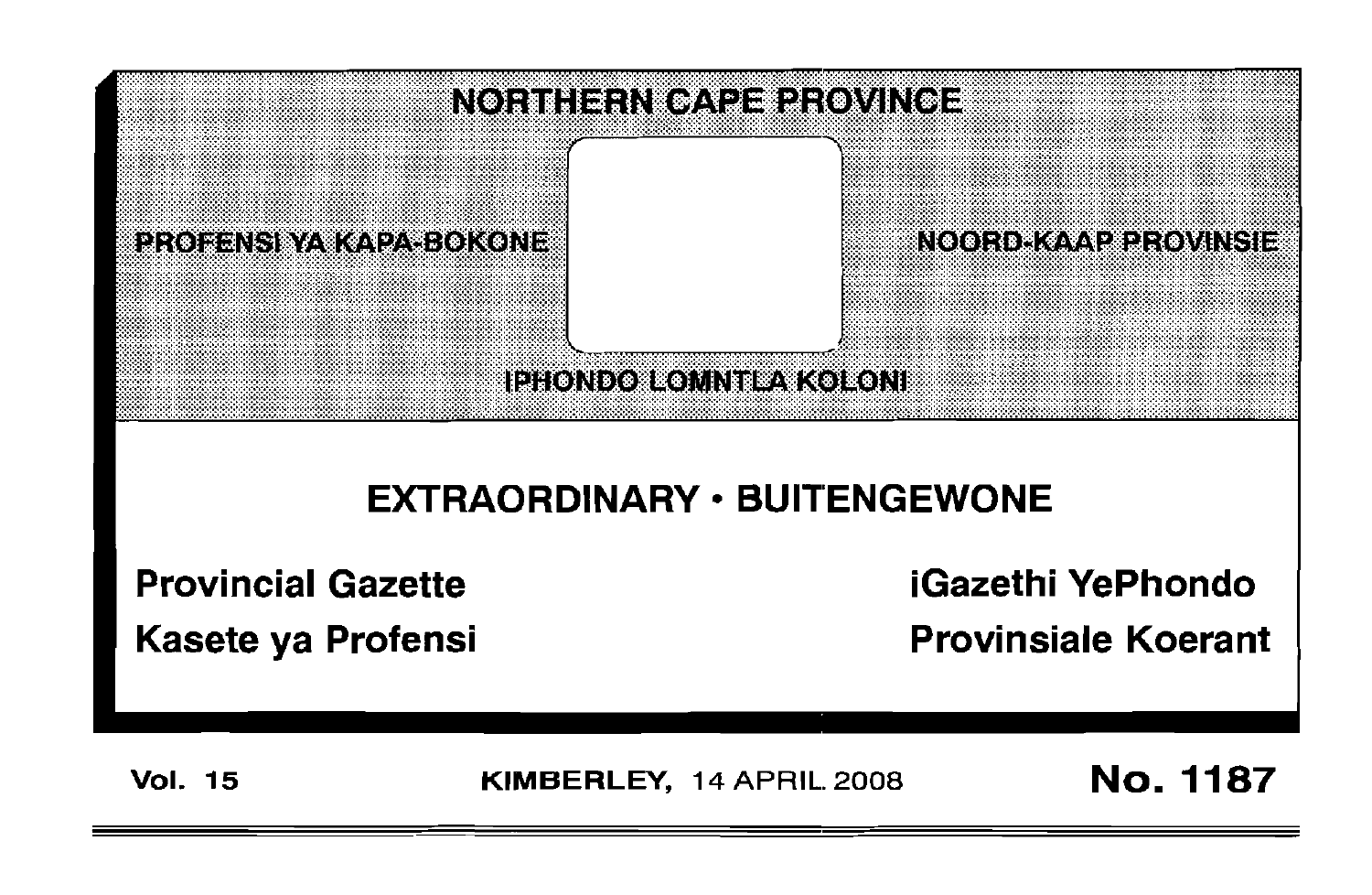| <b>CONTENTS • INHOUD</b> |                                                                                                              |             |                |
|--------------------------|--------------------------------------------------------------------------------------------------------------|-------------|----------------|
| No.                      |                                                                                                              | Page<br>No. | Gazette<br>No. |
|                          | <b>GENERAL NOTICE • ALGEMENE KENNISGEWING</b>                                                                |             |                |
| 33                       |                                                                                                              |             | 1187           |
| 33                       | Plaaslike Regerings: Eiendoms Belasting Wet (6/2004): Dikgationg Munisipaliteit: Algemene Waardasie Rol 2007 |             | 1187           |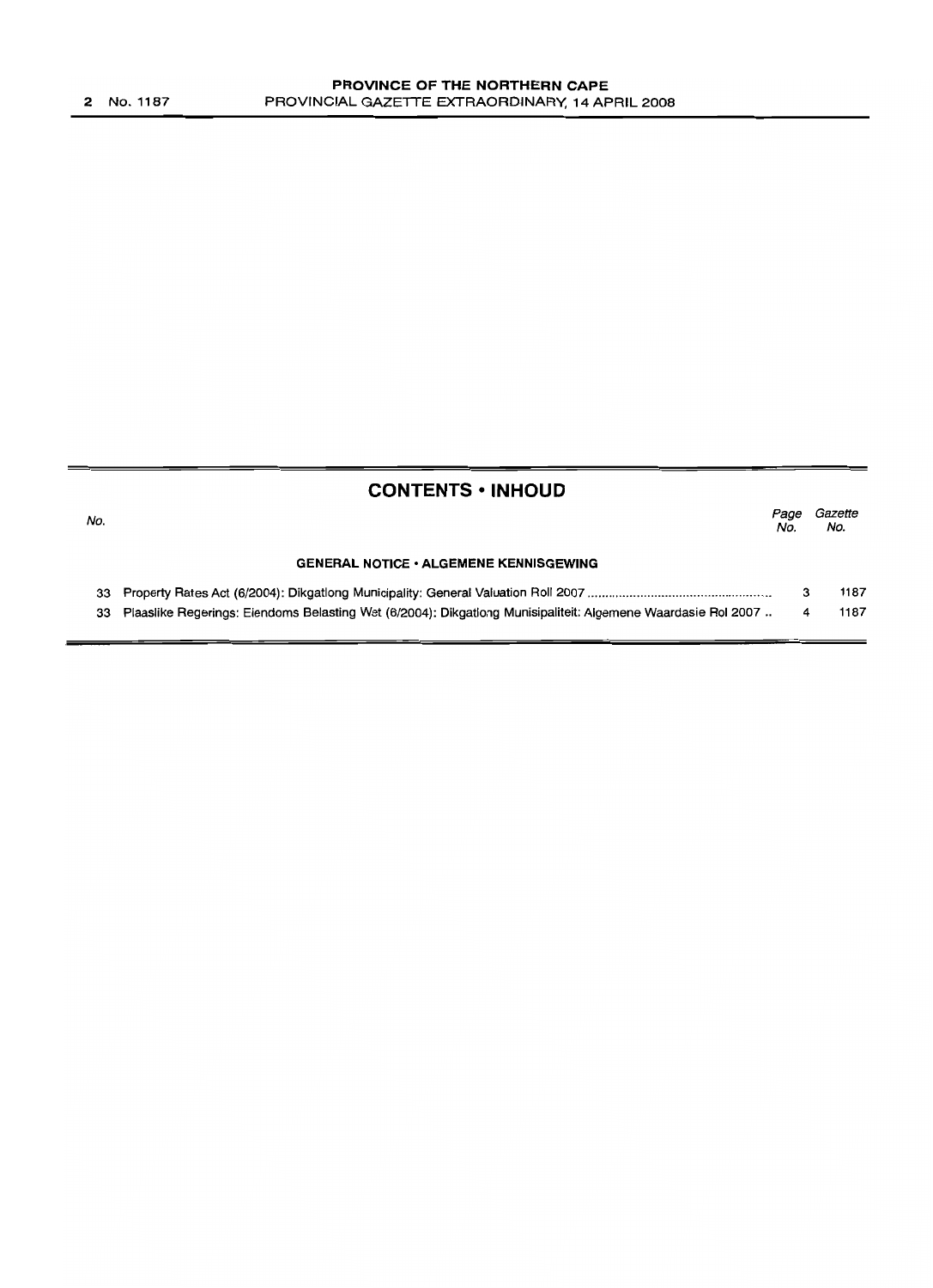No.1187 3

# GENERAL NOTICE ALGEMENE KENNISGEWING

## NOTICE 33 OF 2008

# DIKGATLONG MUNICIPALITY

## GENERAL VALUATION ROLL 2007

Notice is hereby given to the general public that the municipality has decided to extend the period for inspection of the Valuation Roll in terms of Section 49(1)(a)(i) of the Property Rates Act, Act No.6 of 2004, hereinafter referred to as the Act. The general Valuation Roll for 2007 which is to be implemented as from 01 July 2008 is open for inspection, Monday to Friday during office hours  $(08:00 - 16:00)$  at the following places:-

#### Barkley West

- Civic Center, Campbell Street, Barkley West: Contact Person Ms. Kenalemang Bridgette Sebolai
- Mataleng Municipal Office: Contact Person Mr. Richard Mphatswanyane
- De Beershoogte Municipal Office, (De Beershoogte Community hall): Contact Person - Mr. Jeffrey Van Wyk

#### Delportshoop

- Delportshoop Municipal Offices: Contact Person Mr. Thabo Swarts
- Tidimalo Municipal Office: Contact Person Mrs. Margaret Krokodile
- Proteahof Municipal Office (Proteahof Community hall): Contact Person Mr. Benjamin Riet

#### Windsorton

Kutlwano Municipal Offices: Contact Person - Mr. Simon Rooi

Any property owner or other person who so desires may lodge an objection in terms of Section 50 (2) of the Act, in relation to a specific individual property and not against the valuation roll as such, by completing the prescribed form, obtainable at all the places where the roll is open for inspection. The completed form must be handed in at the Civic Center, Campbell Street, Barkley West (Contact Person - Ms. Bridgette Sebolai). Objection forms must be duly completed and no incomplete forms will be considered.

Telephone Enquiries: The CFO - Mr. Johan Maree or The Municipal Manager - Mr. Hannes Eilerd Tel: 053-531 0671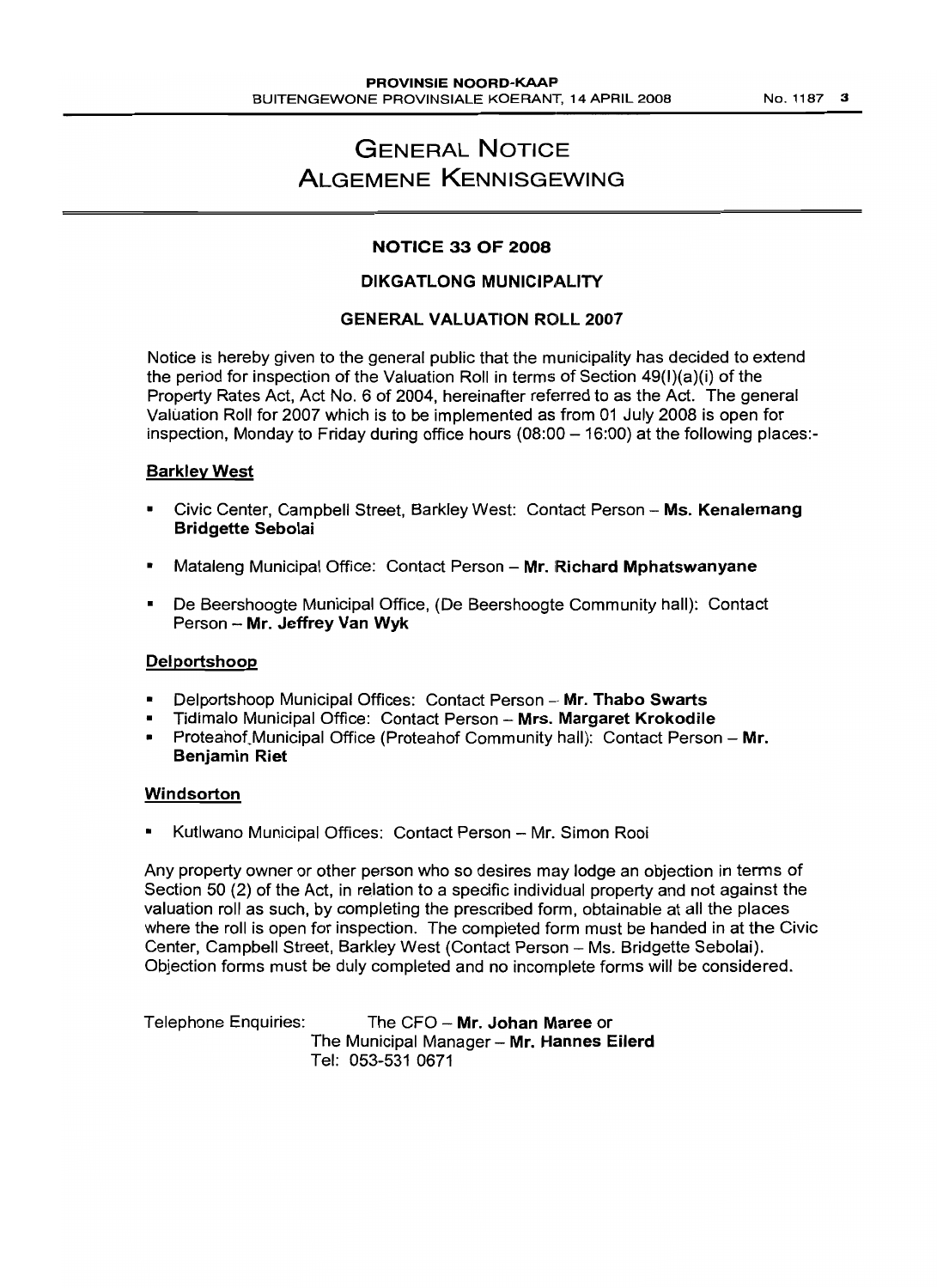The Valuation Roll is open for inspection from Monday, 7 April 2008 to Wednesday, 7 May 2008.

#### Closing date for submission of objections is 7 May 2008 at 14hOO.

Note: The previous closing date for objections was 28 March 2008 and all objections submitted by this date will still be regarded to be valid.

J. Eilerd Private Bag X5 Barkly West 8375 Tel: 053-531 0671 Fax 053-531 0624

## I **• •** KENNISGEWING 33 VAN 2008

#### DIKGATLONG MUNISIPALITEIT

#### ALGEMENE WAARDASIE ROL 2007

Kennis geskied hiermee dat die munisipaliteit besluit het om die periode vir publieke inspeksie van die Waardasie Rol ingevolge Artikel 49 (I)(a)(i) saamgelees met artikel 78 (2) van die Plaaslike Regerings: Eiendoms Belasting Wet, Wet No.6 van 2004, hierna verwys as die Wet te verleng. Die algemene Waardasie Rol vir 2007 wat op 1 Julie 2008 in werking gaan tree, Ie nou oop vir inspeksie vanaf Maandag tot Vrydag, gedurende kantoor ure (08:00 - 16:00) by die volgende plekke:-

#### **Barkley Wes**

- Burgersentrum, Campbellstraat, Barkley Wes: Kontak Persoon: Me. Kenalemang Bridgette Sebolai
- Mataleng Munisipale Kantore: Kontak Persoon: Mnr. Richard Mphatswanyane
- De Beershoogte Munisipale Kantoor (De Beershoogte Gemeenskap saal): Kontak Persoon - Mnr. Jeffrey van Wyk

#### Delportshoop

- De Beershoogte Munisipale Kantoor: Kontak Persoon Mnr. Thabo Swarts
- Tidimalo Munisipale Kantore: Kontak Persoon Mev. Margaret Krokodile
- Proteahof Munisipale Kantor (Proteahof Gemeenskap Saal): Kontak Persoon -- Mnr. Benjamin Riet

#### **Windsorton**

Kutlwano Munisipale Kantore: Kontak Persoon - Mnr. Simon Rooi

Enige eienaar van eiendom of enige ander persoon wat so mag verlang, kan besware ingevolge Artikel 50 (2) van die Wet, rakende 'n spesifieke individuele eiendom en nie teen die Rol in geheel beswaar aanteken deur die voorgeskrewe vorm volledig in te vul en by die Munisipale Kantoor, Burgersentrum, Campbellstraat, Barkley Wes, (Kontak Persoon - Me. Bridgette Sebolai) in te dien. Beswaar vorms is verkrybaar by al die kantore waar die Rol oop Ie vir inspeksie. Geen beswaar vorm wat nie volledig voltooi is, sal 'n oorweging geneem word nie.